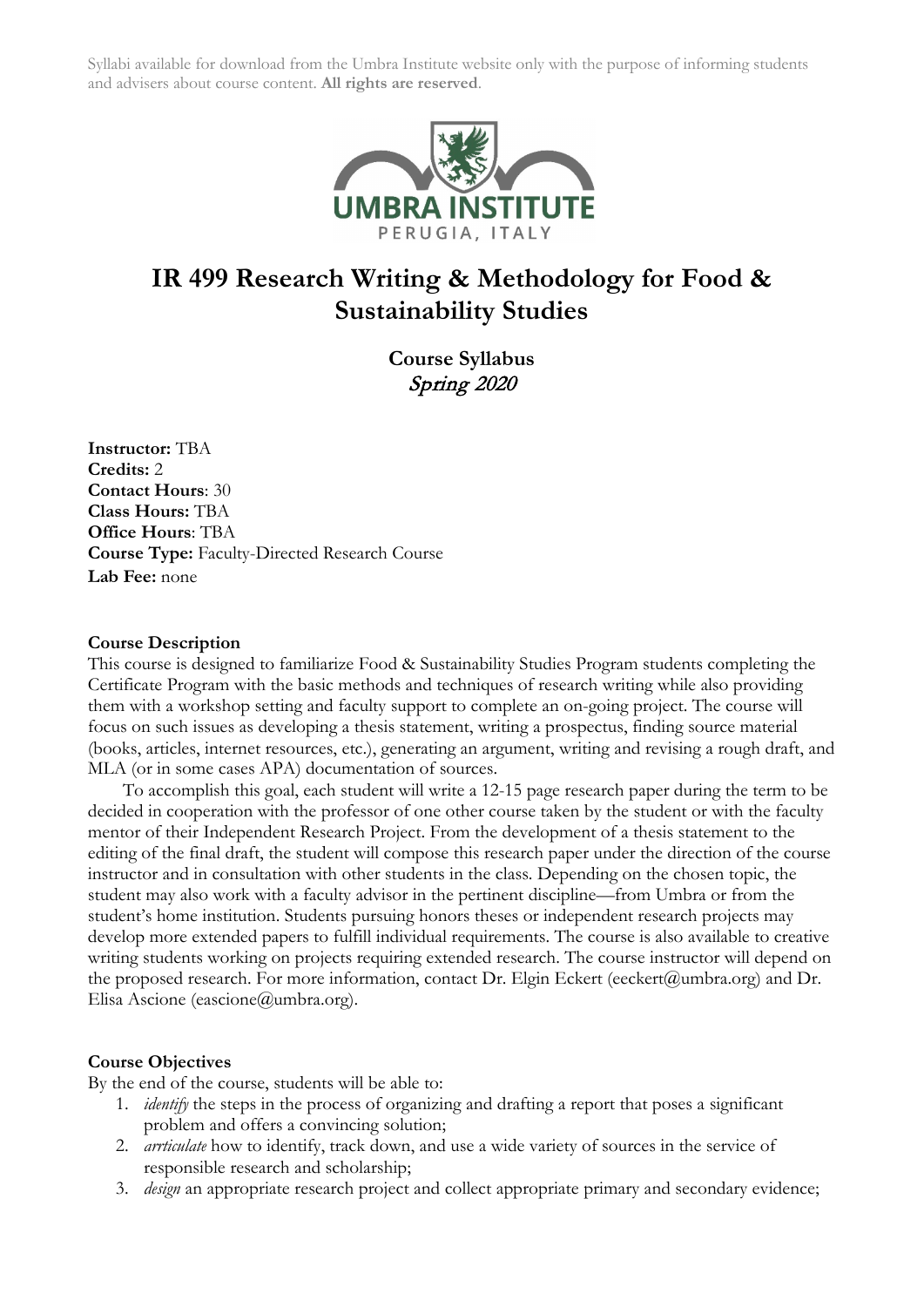- 4. *carry out* that project to produce a paper using MLA documentation and manuscript form polished enough to be submitted for publication—and to become familiar with other formal (APA, Chicago style) documentation and manuscript styles;
- 5. *list* key points of the mechanics of writing and hone editorial and proof-reading skills;
- 6. *critique* other student researchers' projects but with evaluative strategies and vocabulary to best serve other writers in a workshop setting;
- 7. *communicate* their research about various aspects of contemporary food systems using twentyfirst-century tools while practicing systematic, ethical, and public-facing scholarship.

# **Course Materials**

# Readings

Lester, James D., and James D. Lester Jr. *Writing Research Papers: A Complete Guide*. New York: Pearson, 2015.

Further Readings (available in the Umbra Institute Library)

Hacker, Diana and Barbara Fister, *Research and Documentation in the Electronic Age*, 5th ed. Boston: Bedford/St. Martin's, 2010.

Hacker, Diana. *A Pocket Style Manual*. Boston: Bedford/St. Martins, 2011 (or an equivalent text covering basic grammar, punctuation, spelling, composition, etc.).

# **Assessment**

Preparation and Participation 20% Practical Exercises 20% Final Research Paper 30% Research Paper Presentation 30%

# **Grading**

Letter grades for student work are based on the following percentage scale:

| Letter Grade | <b>Numerical Score</b> | Student          |
|--------------|------------------------|------------------|
| Range        | Equivalent             | Performance      |
| A            | $93\% - 100\%$         | Exceptional      |
| $A-$         | $90\% - 92\%$          | Excellent        |
| $B+$         | $87\% - 89\%$          |                  |
| B            | $83\% - 86\%$          | Superior         |
| $B -$        | $80\% - 82\%$          |                  |
| $C+$         | $77\% - 79\%$          |                  |
| C            | $73\% - 76\%$          | Satisfactory     |
| $C-$         | $70\% - 72\%$          |                  |
| $D+$         | $67\% - 69\%$          |                  |
| D            | $63\% - 66\%$          | Low Pass         |
| $\mathsf{D}$ | $60\% - 62\%$          |                  |
| F            | $59\%$ or less         | Fail (no credit) |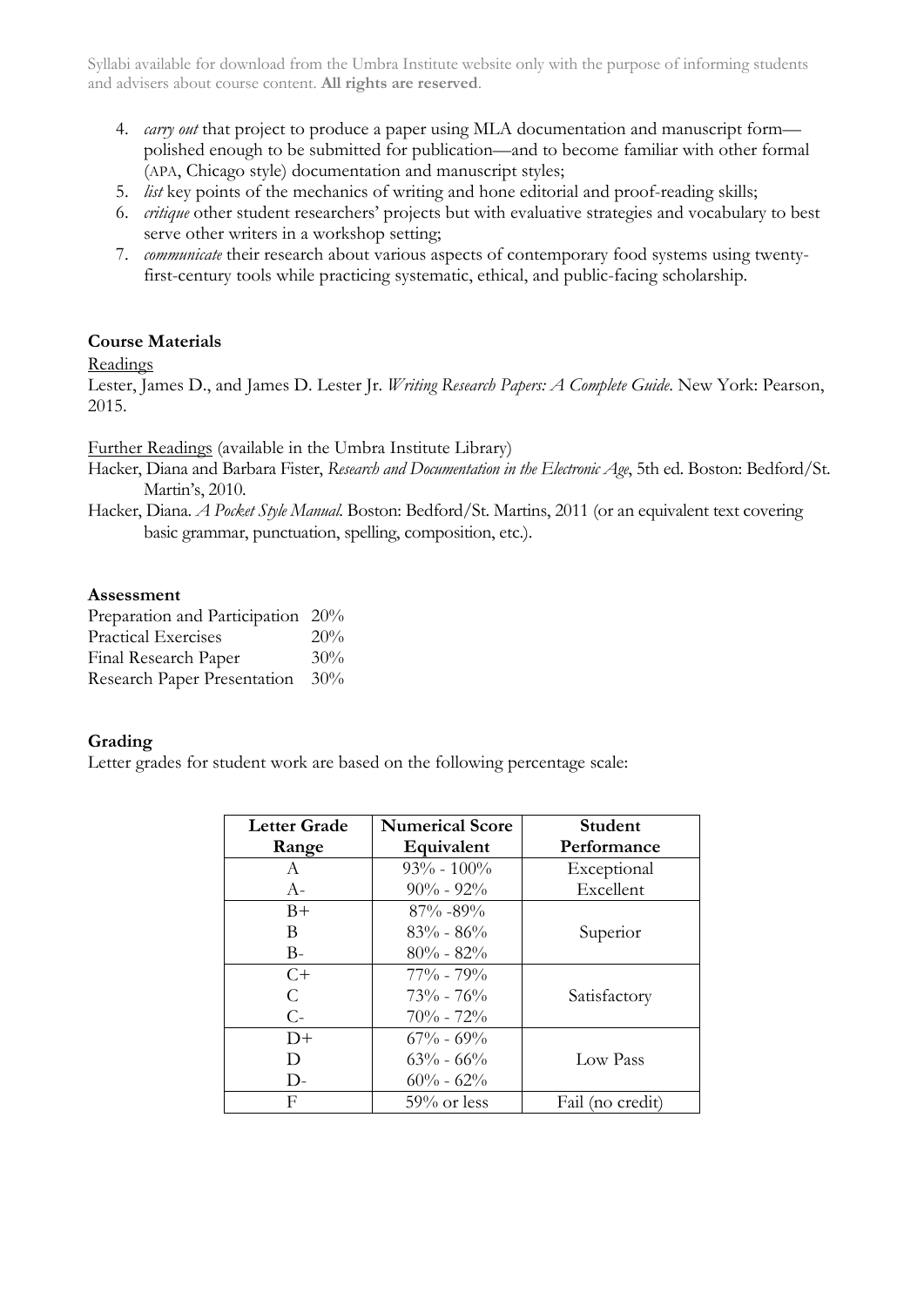#### **Course Requirements**

Grades are based on preparation/participation, practical assignments, a final research paper and a presentation of the research paper.

- *Preparation and Participation (20%)*—Students are expected to do all reading assignments before the assigned date to contribute to classroom discussions.
- *Practical Assignments (20%)*—Students in this course will complete several practical assignments during the duration of this course.
- *Research Paper (30%)*—The final research paper grade will be based 50% on the grade given by the instructor during the research paper, 50% by the professor of this course.
- *Presentation of Research Paper (30%)*—Students will deliver a 15-minute academic conference-style presentation of their research papers to their fellow students.

#### Attendance Policy

Class attendance and participation in all course activities is mandatory. Because this is a one-credit course with limited class meetings, students are allowed one "free" absence, which do not need to be justified. It is the students' responsibility to save this absence in case of real necessity (sickness or any other unforeseen circumstances that may prevent students from being in class or attending a required activity). Each additional absence, unless for a very serious reason, will lower the students' grade by one grade level (i.e., a final grade of a B+ would be lowered to a B).

If students miss class or a required class activity, they are responsible for obtaining notes from other students and/or for meeting the professor during office hours. It is also the policy of the Institute that any student who has eight or more absences automatically fails the class. Except in the case of medical emergencies, absences are not accepted when tests are scheduled; tests cannot be made up. Furthermore, scheduled times and dates indicated for exams, quizzes, oral presentations, and any other graded assignments cannot be changed for any reason. Even if more sections of the same class are activated, students may only take exams during the scheduled times and dates for the section they are enrolled in. Presence during mandatory course activities is especially important for student performance in class. Missing a required activity, unless for a very serious reason that is communicated to the professor and the Academic Director in a timely manner, will lower students' final grade by one grade level (i.e., a final grade of a B+ would be lowered to a B).

#### Academic Integrity

All forms of cheating (i.e., copying during exam either from a fellow student or making unauthorized use of notes) and plagiarism (i.e., presenting the ideas or words of another person for academic evaluation without acknowledging the source) will be handled according to the Institute Academic Policy, which can be found in the Umbra Institute Academic Policies and Conduct Guidelines.

#### Classroom Policy

Please refrain from computers, cell phones, and other electronic devices during class time or during course activities. Active class participation is part of students' final grades. Students are expected to follow the policy of the Institute and demonstrate the appropriate respect for the historical premises that the school occupies.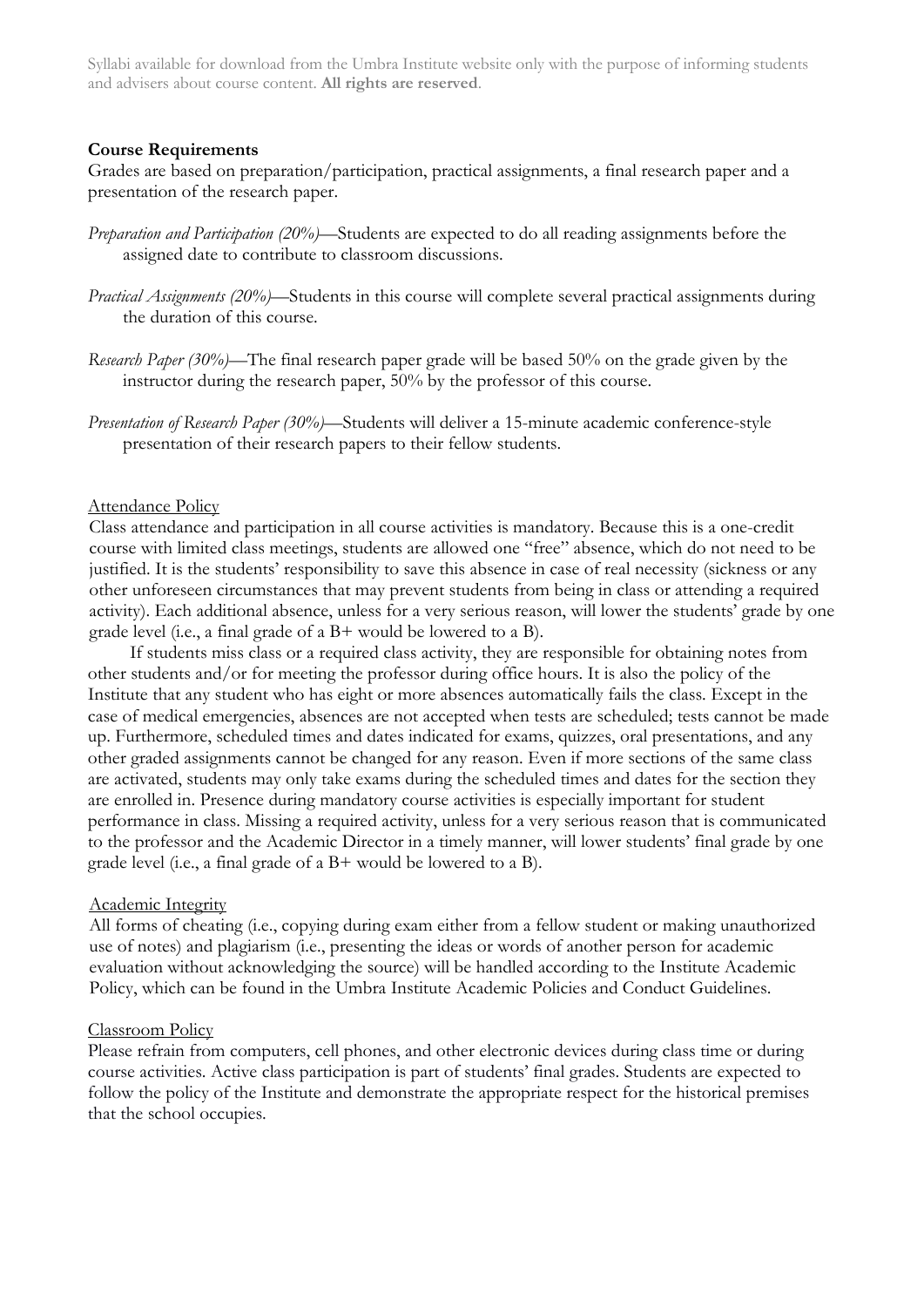# **Schedule of Topics, Readings, and Assignments**

### **WEEK 1**

*Introduction of the Course. Writing from Research.*

Reading Lester, chapter 1 (in-class)

#### **WEEK 2**

*Finding a Topic.*

- How to go beyond reading about problems to drawing a problem out of it
- Posing good questions for your research to answer
- How to write for your reader
- Writing a draft

Reading Lester, chapter 2 Practical Assignment

# **WEEK 3**

*Organizing Ideas and Setting Goals.*

• Outlining

Reading Lester, chapter 3 Practical Assignment

#### **WEEK 4**

*Sources.*

• Traditional sources and new media

Reading Lester, chapter 4 Practical Assignment

#### **WEEK 5**

*Gathering Information.*

Reading Lester, chapter 5 and 6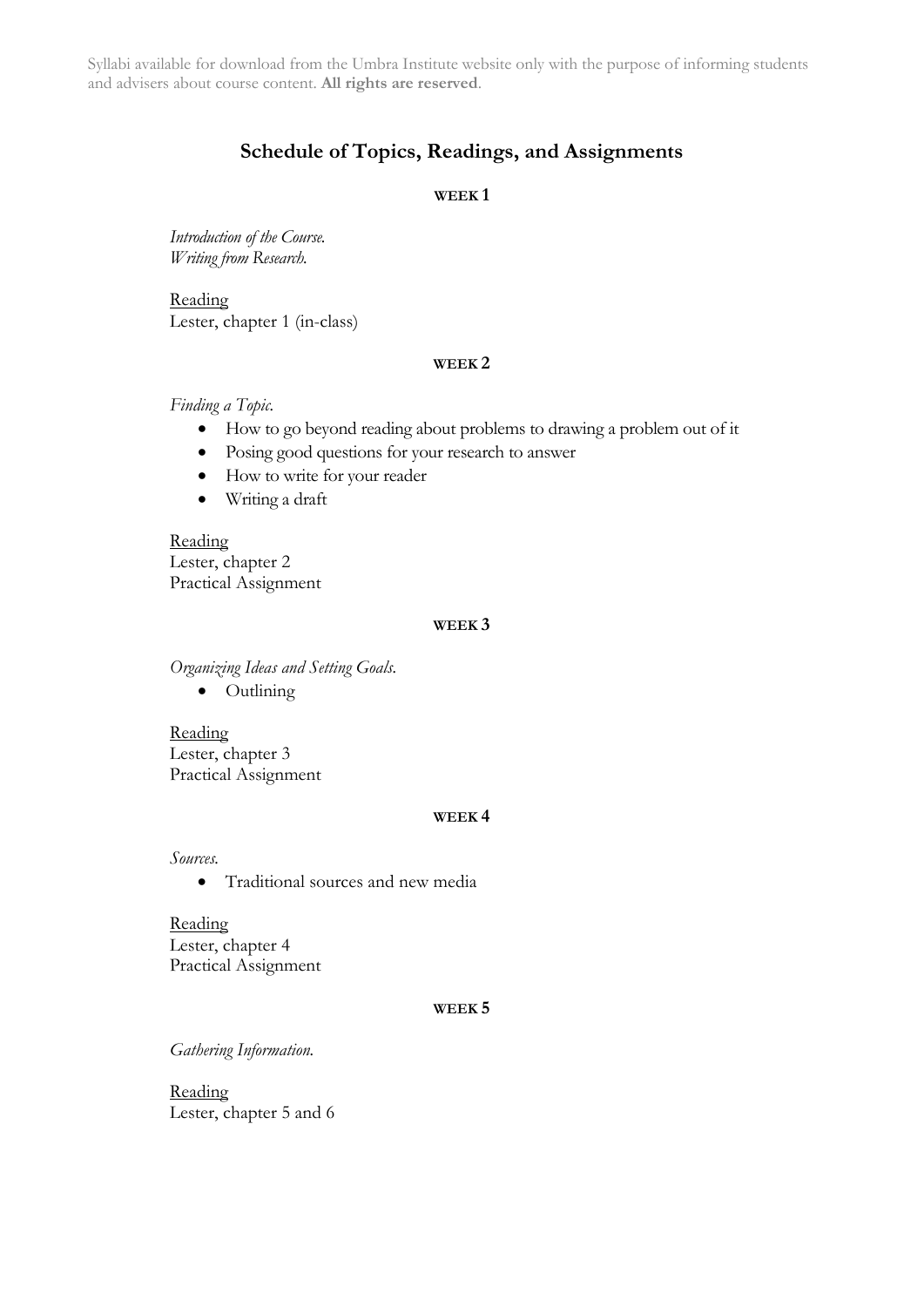#### **WEEK 6**

*Understanding and Avoiding Plagiarism.*

Reading Lester, chapter 7

#### **WEEK 7**

#### *Reading and Evaluating Resources.*

- Primary and secondary sources
- Finding reliable sources

Reading Lester, chapter 8

#### **SEMESTER BREAK**

#### **WEEK 8**

*Advancing Ideas and Theories. The Completed Outline.*

Reading Lester, chapter 9

#### **WEEK 9**

*Academic Language.*

• Avoiding sexist and biased language *Visuals in Research. In-class Workshop on Outlines.*

Reading Lester, chapter 10 and 11

#### **WEEK 10**

*Introductions and Conclusions. In-class Workshop on Papers.*

Reading Lester, chapter 12